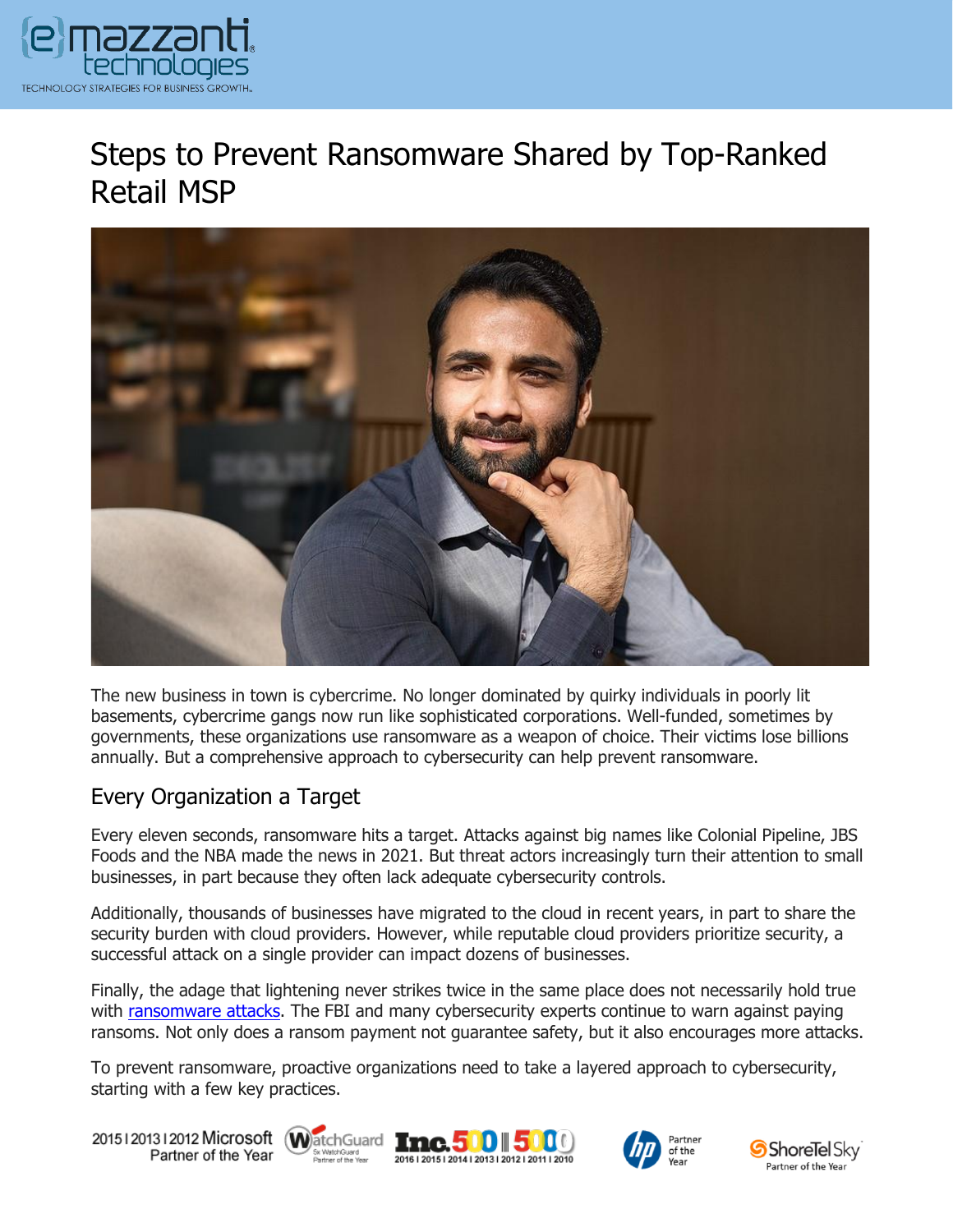

#### Conduct Penetration Testing

One of the best defenses against bad actors involves thinking like one. Cybercriminals search for cracks in your defenses, vulnerabilities in the system. You should, too. For instance, proactive organizations conduct penetration tests to simulate cyber attacks and uncover weaknesses.

During a penetration test, a skilled tester uses the same means a hacker would use to attempt to exploit weaknesses in the system. The organization can then use the information gathered to outline a security strategy. In fact, some regulations require regular penetration testing and vulnerability scans.

#### Strengthen Email Fortifications

With all the communication methods at our fingertips, email still dominates business communication. Consequently, email remains the primary attack method for cyber criminals. Build essential cybersecurity awareness with [regular security training](https://messagingarchitects.com/effective-cyber-security-training/) for employees. Supplement employee training with automated encryption and email filtering.

## Restrict Access with Geo Blocking

[Geo blocking](https://www.emazzanti.net/ransomware-attacks/) allows organizations to block access from specific countries, thus helping to prevent foreign hackers from accessing business systems. For instance, if a company has no customers in Russia, it may choose to block internet connections from Russian sources. Firewall settings or geobased policies in Microsoft 365 make this possible.